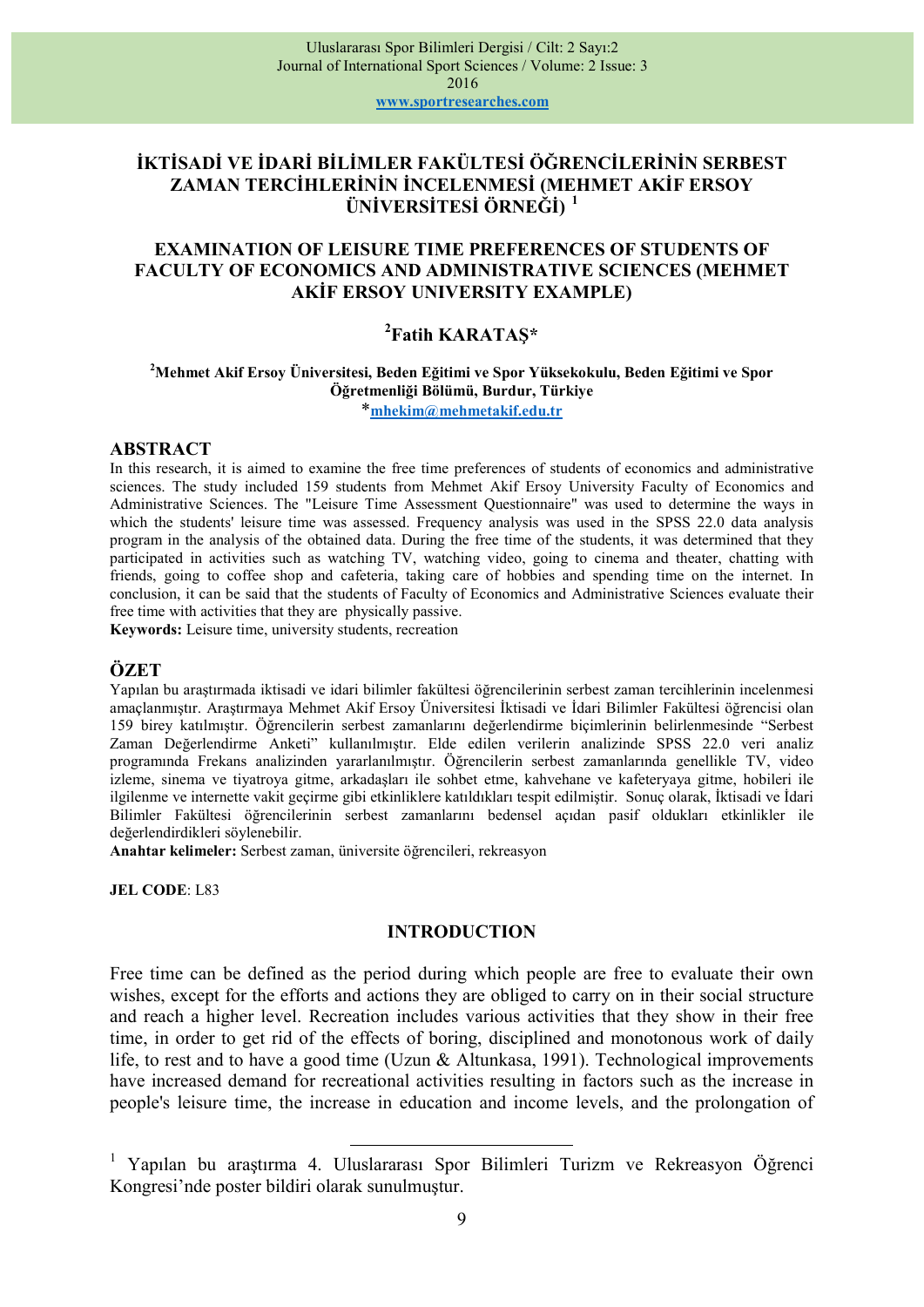their life span (Anonymous, 2002). Free time can be considered as "positive" such as doing sports, being healthy and participating in cultural events, or "negative" such as various crimes, drug addiction and violence. The role that recreation can be taught and the prevention of violence is crucial in directing the future habits of young people (Burkeen & Alston, 2001). In this research, it is aimed to examine the free time preferences of students of economics and administrative sciences.

### MATERIAL AND METHOD

In the study, a screening model was used from descriptive research models. Mehmet Akif Ersoy University, Faculty of Economics and Administrative Sciences, 159 individuals participated in the research. The leisure time evaluation questionnaire developed by Tel (2007) was used to determine the frequency of participation in the free time events and activities attended by the students. The questionnaire contains detailed questions and sections about the ways in which leisure time is assessed and the factors that affect leisure time evaluation. In this study, only the questionnaire of leisure time which is consisted of 17 questions in the questionnaire was used. Students in the questionnaire always respond in the form of (1), often (2), occasionally (3), rarely (4), never (5). Thus, it is determined that the students have free time preferences as well as the frequency of participation in each free time activity. In the analysis of obtained data, frequency analysis was used in SPSS 22.0 data analysis program.

### **FINDINGS**

| Lable 1. Percentage Distributions of Participants by Gender |     |      |
|-------------------------------------------------------------|-----|------|
| Gender                                                      |     |      |
| Female                                                      | 106 | 66.7 |
| Male                                                        |     | 33.3 |

# $T$  1.  $T$  Percentage Distributions of Participants by  $G$

It has been determined that 66.7% of the students participating in the research are female, and 33.3% are male students.

The following are the free time activities that are always or often preferred by the participating students;

- Listening to music and playing musical instruments
- TV and video surveillance
- Handling of mobile phones
- Spending time on the Internet
- Chat or roam with friends

The free-time activities that students in the survey choose from time to time are presented below;

- Reading books, magazines and newspapers
- Going to cinema and theater
- Shopping in the bazaar, market and shopping
- Participation in social and cultural activities
- Do not spend time with family
- Go to coffee shop and cafeteria

The leisure time activities rarely preferred by the participating students are presented below;